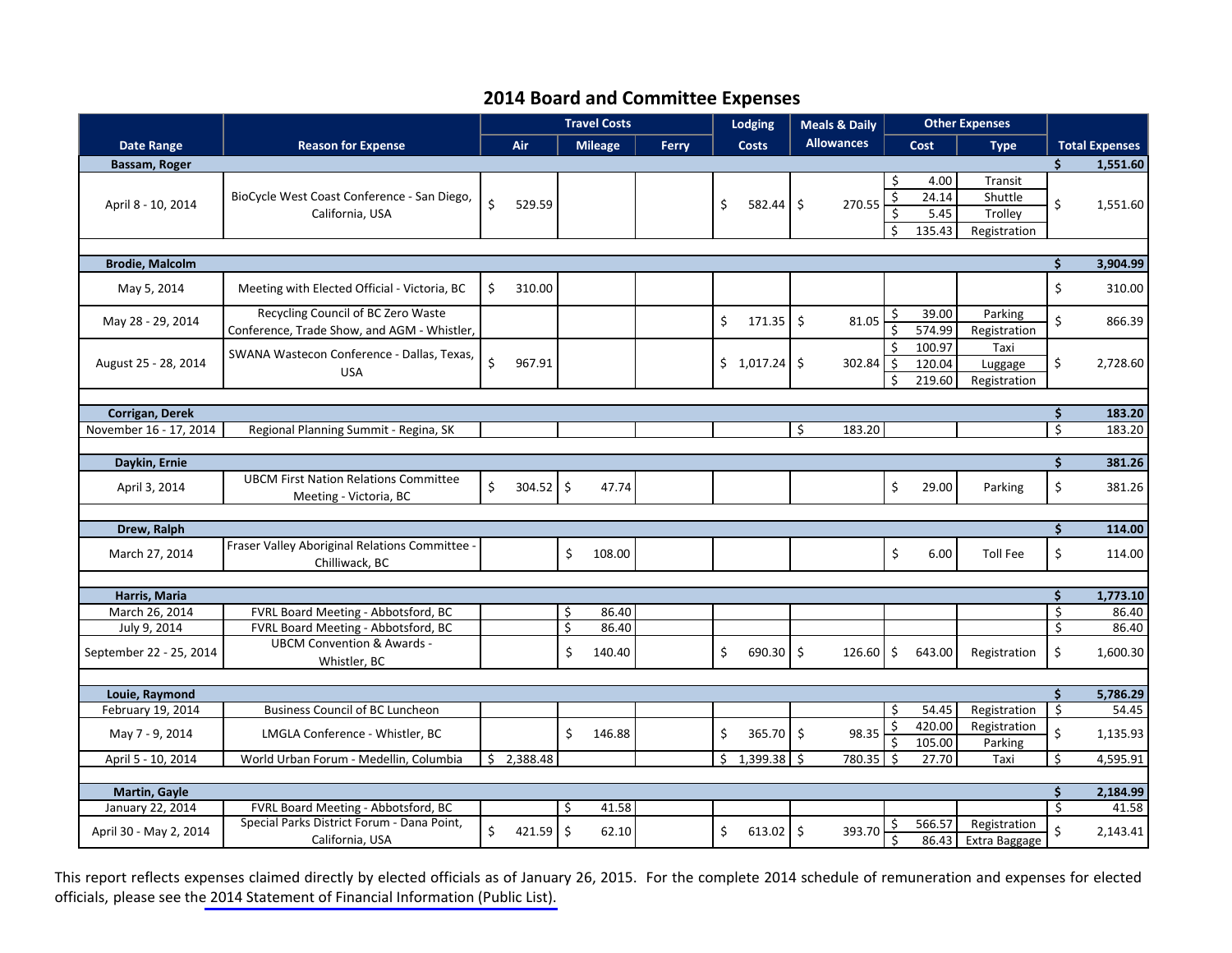|                          |                                                                                                                           | <b>Travel Costs</b>  |             |                |  |              |    | <b>Lodging</b><br><b>Meals &amp; Daily</b> |                     |                   | <b>Other Expenses</b>   |                         |                                 |    |                       |
|--------------------------|---------------------------------------------------------------------------------------------------------------------------|----------------------|-------------|----------------|--|--------------|----|--------------------------------------------|---------------------|-------------------|-------------------------|-------------------------|---------------------------------|----|-----------------------|
| <b>Date Range</b>        | <b>Reason for Expense</b>                                                                                                 |                      | Air         | <b>Mileage</b> |  | Ferry        |    | <b>Costs</b>                               |                     | <b>Allowances</b> |                         | Cost                    | <b>Type</b>                     |    | <b>Total Expenses</b> |
| Moore, Greg              |                                                                                                                           |                      |             |                |  |              |    |                                            |                     |                   |                         |                         |                                 | Ś. | 27,309.83             |
| January 16, 2014         | Economic Outlook Forum 2014: Options and<br>Opportunities for BC's Economy                                                |                      |             |                |  |              |    |                                            |                     |                   | \$                      | 166.95                  | Registration                    | \$ | 166.95                |
| February 11 - 13, 2014   | Sustainable Communities Conference and<br>Trade Show - Charlottetown, PEI                                                 |                      | \$1,151.08  |                |  |              | \$ | 314.68                                     | $\zeta$             | 208.75            | \$<br>\$                | 870.00<br>121.00        | Registration<br>Taxi            | \$ | 2,665.51              |
| March 11, 2014           | Meeting with Elected Officials - Victoria, BC                                                                             |                      |             |                |  | \$<br>168.00 |    |                                            |                     |                   | \$                      | 7.00                    | Parking                         | \$ | 175.00                |
| March 25 - 26, 2014      | Regional District Chairs and CEO/CAO Forum<br>Victoria, BC                                                                | \$                   | 543.89      |                |  |              | \$ | 109.21                                     | $\ddot{\mathsf{S}}$ | 108.25            | \$                      | 4.50                    | Transit                         | \$ | 765.85                |
| March 31 - April 2, 2014 | WESTAC Spring Member Forum - Winnipeg,<br>Manitoba                                                                        | \$                   | 795.11      |                |  |              | \$ | 342.89                                     | $\ddot{\mathsf{S}}$ | 125.55            | \$                      | 572.25                  | Registration                    | \$ | 1,835.80              |
| April 9, 2014            | Association of Kootenay & Boundary Local<br>Governments AGM - Cranbrook, BC                                               | \$                   | 485.36      |                |  |              |    |                                            | \$                  | 75.70             | Ś.<br>$\zeta$<br>Ś.     | 4.50<br>112.68<br>91.52 | Transit<br>Rental Car &<br>Taxi | \$ | 769.76                |
| May 5, 2014              | Meeting with Elected Officials - Victoria, BC                                                                             | \$                   | 543.89      |                |  |              |    |                                            |                     |                   |                         |                         |                                 | \$ | 543.89                |
| May 30 - June 2, 2014    | FCM 2014 Annual Conference & Trade Show -<br>Niagara Falls, Ontario                                                       |                      |             |                |  |              | \$ | 922.59                                     | $\zeta$             | 139.94            | \$<br>\$                | 785.00<br>8.61          | Registration<br>Taxi            | \$ | 1,856.14              |
| June 10, 2014            | CityAge: The New American City - Seattle,<br>Washington, USA                                                              |                      |             | \$<br>231.12   |  |              |    |                                            | \$                  | 17.30             | \$                      | 24.01                   | Parking                         | \$ | 272.43                |
| June 17 - 19, 2014       | United Cities & Local Governments Executive<br>Bureau - Liverpool, United Kingdom                                         |                      | \$6,193.23  |                |  |              |    | \$1,247.63                                 | -\$                 | 372.45            | \$<br>Ŝ.                | 194.65<br>28.17         | Taxis<br>Rail                   | \$ | 8,036.13              |
| June 24, 2014            | CityAge: The Western Cities Summit - Build the<br>Future - Edmonton, AB                                                   | $\boldsymbol{\zeta}$ | $585.11$ \$ | 43.20          |  |              |    |                                            | \$                  | 48.50             | $\overline{\mathsf{S}}$ | 110.00<br>28.00         | <b>Taxis</b><br>Parking         | \$ | 814.81                |
| July 21, 2014            | Vancouver Board of Trade: Moving Ahead -<br>How Transportation Today is Carrying Canada<br>to Greater Prosperity Tomorrow |                      |             |                |  |              |    |                                            |                     |                   | \$                      | 165.90                  | Registration                    | \$ | 165.90                |
| September 23 - 26, 2014  | Waste & Recycle Conference 2014 - Perth,<br>Australia                                                                     |                      | \$8,555.41  |                |  |              |    |                                            |                     |                   |                         |                         |                                 | \$ | 8,555.41              |
| October 20 - 21, 2014    | <b>WESTAC Fall Member Forum -</b><br>Calgary, Alberta                                                                     |                      |             |                |  |              |    |                                            |                     |                   | \$                      | 572.25                  | Registration                    | \$ | 572.25                |
| October 29, 2014         | Meeting with Elected Officials - Victoria, BC                                                                             | \$                   | 198.00      |                |  |              |    |                                            |                     |                   |                         |                         |                                 | \$ | 198.00                |
| November 28, 2014        | Port Metro Vancouver: Managing its Triple-<br><b>Bottom Mandate</b>                                                       |                      |             |                |  |              |    |                                            |                     |                   | \$                      | 82.95                   | Registration                    | \$ | 82.95                 |
| <b>Mussatto, Darrell</b> |                                                                                                                           |                      |             |                |  |              |    |                                            |                     |                   |                         |                         |                                 | \$ | 1,096.98              |
| March 11, 2014           | Meeting with Elected Officials - Victoria, BC                                                                             | \$                   | 522.98      |                |  |              |    |                                            |                     |                   |                         |                         |                                 | \$ | 522.98                |
| October 29, 2014         | Meeting with Elected Official - Victoria, BC                                                                              | Š.                   | 574.00      |                |  |              |    |                                            |                     |                   |                         |                         |                                 | \$ | 574.00                |